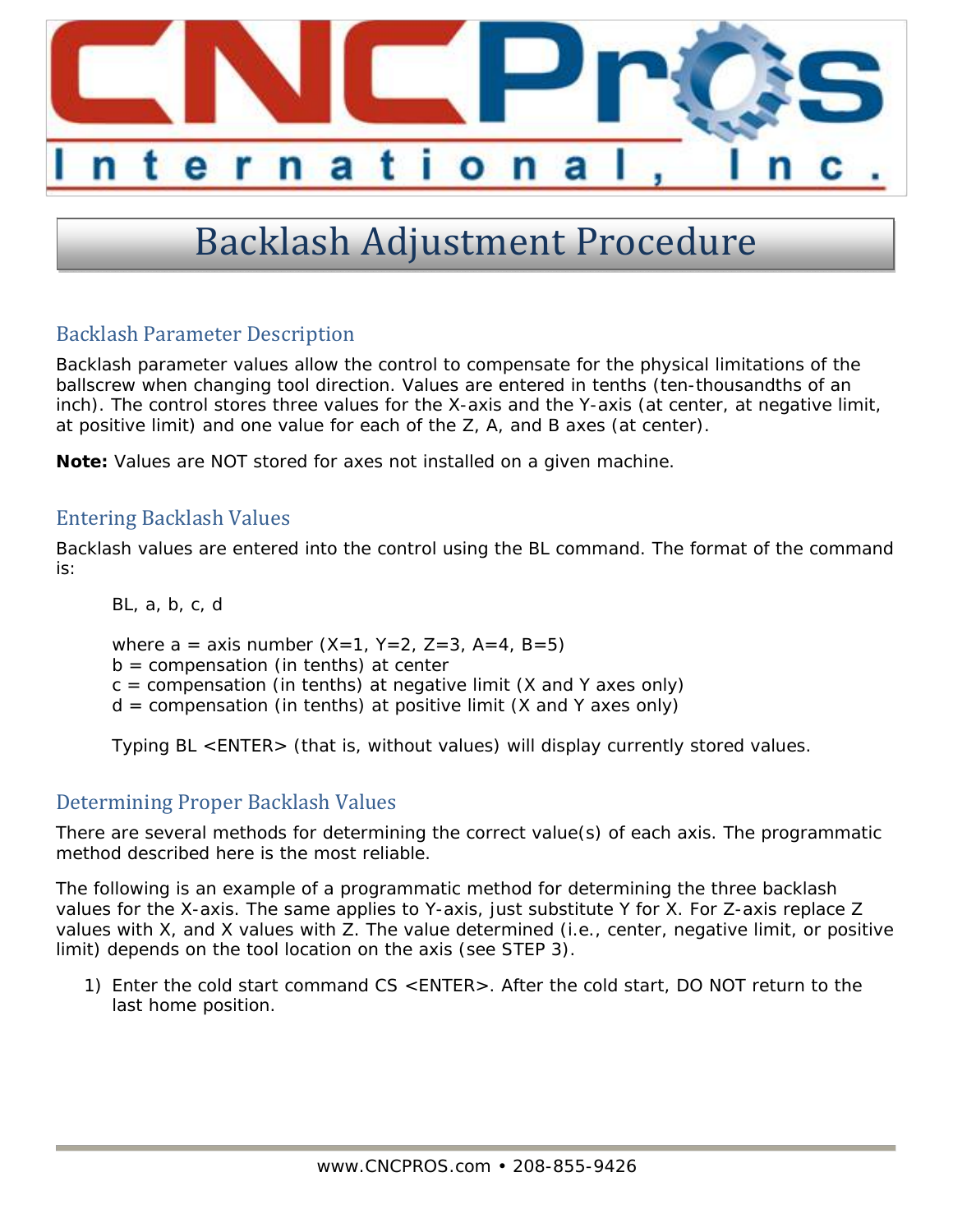

- 2) From the command mode, clear the current backlash values for the X axis by typing BL, 1, 0, 0, 0 and pressing the ENTER button.
- 3) Place a surface indicator in a tool holder and JOG the needle to Z-.1 and X.1 from the X-positive side of a block in the center of the table. The face of the indicator should be toward the right side (X-positive) side of the machine. From the command mode, type SETH and press the ENTER button.
- 4) Insert the following program into memory:

N1 G91 GIX-.1 F (See note below) N2 G4 P66000

N3Z.25 G5

 $N4X-1$ 

- N5X.1
- N6Z-.25

N7 G4 P66000

N8X.1

N9 M2

**Note:** For part programs requiring close tolerances, setting the feed rate in line N1 to match the feed rate of the part program to be run will maximize the accuracy of the backlash values.

- 5) Run the program in the following manner:
	- a. At line N2, the control will be in the waiting state. Adjust the dial of the surface indicator to zero on the needle, then press the START button to continue.
	- b. At line N7, the control will be in the waiting state. Read the indicator dial to see how many tenths the needle is away from zero.
	- c. Press the START button followed by the MANUAL button.
	- d. Enter the number determined in step b as the backlash value (see ENTERING BACKLASH VALUES above).
	- e. Repeat steps a through c and verify that the indicator now reads zero after step c. If not, adjust the backlash value entered in step d. Continue this process until the indicator consistently reads zero after step c.



**Figure 6-19** Establish a Zero Reading